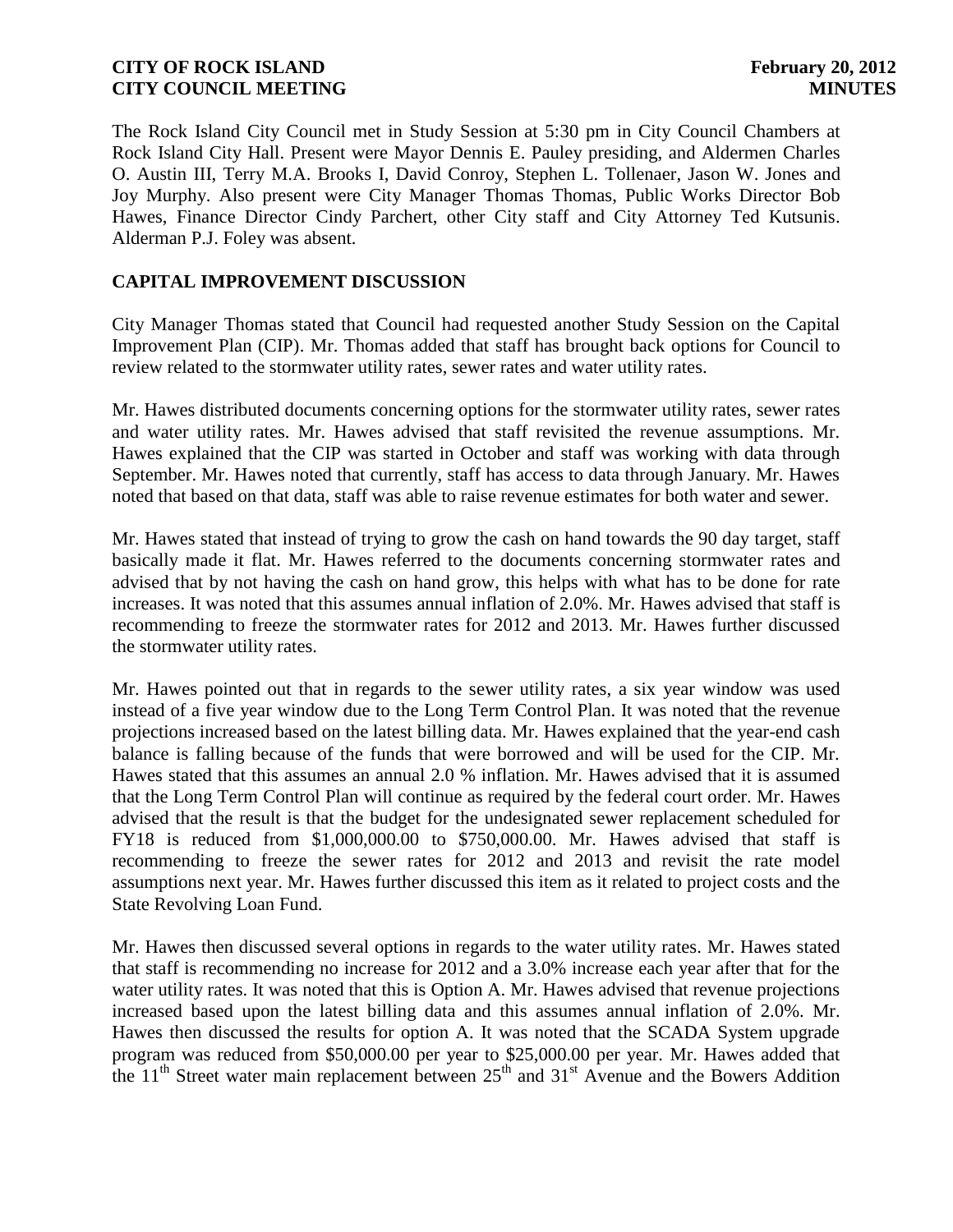connection were deferred. It was noted that the impact on the average residential customer is \$0.94 per month.

Mr. Hawes then discussed Option B for the water utility rates. Mr. Hawes advised that this option calls for a 0% increase for the first two years and then a 3.0 % increase for the next three years. It was noted that revenue projections increase by the latest billing data and this assumes annual inflation of 2.0%. Mr. Hawes pointed out that the impacts of this option include the SCADA upgrade being reduced; the  $11<sup>th</sup>$  Street water main replacement between  $25<sup>th</sup>$  an  $31<sup>st</sup>$ Avenue being deferred out of the program as well as the Bowers Addition connection;  $20<sup>th</sup>$  Street between  $9<sup>th</sup>$  and  $13<sup>th</sup>$  Avenue would be deferred out of the program; and phase two of  $21<sup>st</sup>$  Street between  $9<sup>th</sup>$  and  $12<sup>th</sup>$  Avenue would be pulled out of the program.

Council discussed the options. Mayor Pauley stated that he appreciated all of the work that staff has done on this item. The Mayor stated that this is very manageable and supported Option A on the water utility rates, sewer and stormwater rates.

Alderman Conroy stated that staff did a great job and appreciated staff's hard work. Alderwoman Murphy stated that she appreciated all of the hard work that staff has done on this issue. Alderman Brooks stated that he appreciated staff's efforts.

Council also discussed this issue as it related to Agenda Item #20 concerning the Capital Improvement Plan in regards to the process of taking the item off of the table and whether or not to amend the motion that remained on the floor or withdrawing the second on the motion and making a new motion.

## **ADJOURNMENT**

A motion made by Alderwoman Murphy and seconded by Alderman Jones to adjourn the meeting carried by the following Aye and No vote. Those voting Aye being, Alderman Austin, Alderman Brooks, Alderman Conroy, Alderman Tollenaer, Alderman Jones and Alderwoman Murphy; those voting No, none. The meeting was adjourned at 5:51 pm.

> \_\_\_\_\_\_\_\_\_\_\_\_\_\_\_\_\_\_\_\_\_\_\_\_\_\_\_\_\_\_ Aleisha L. Patchin, City Clerk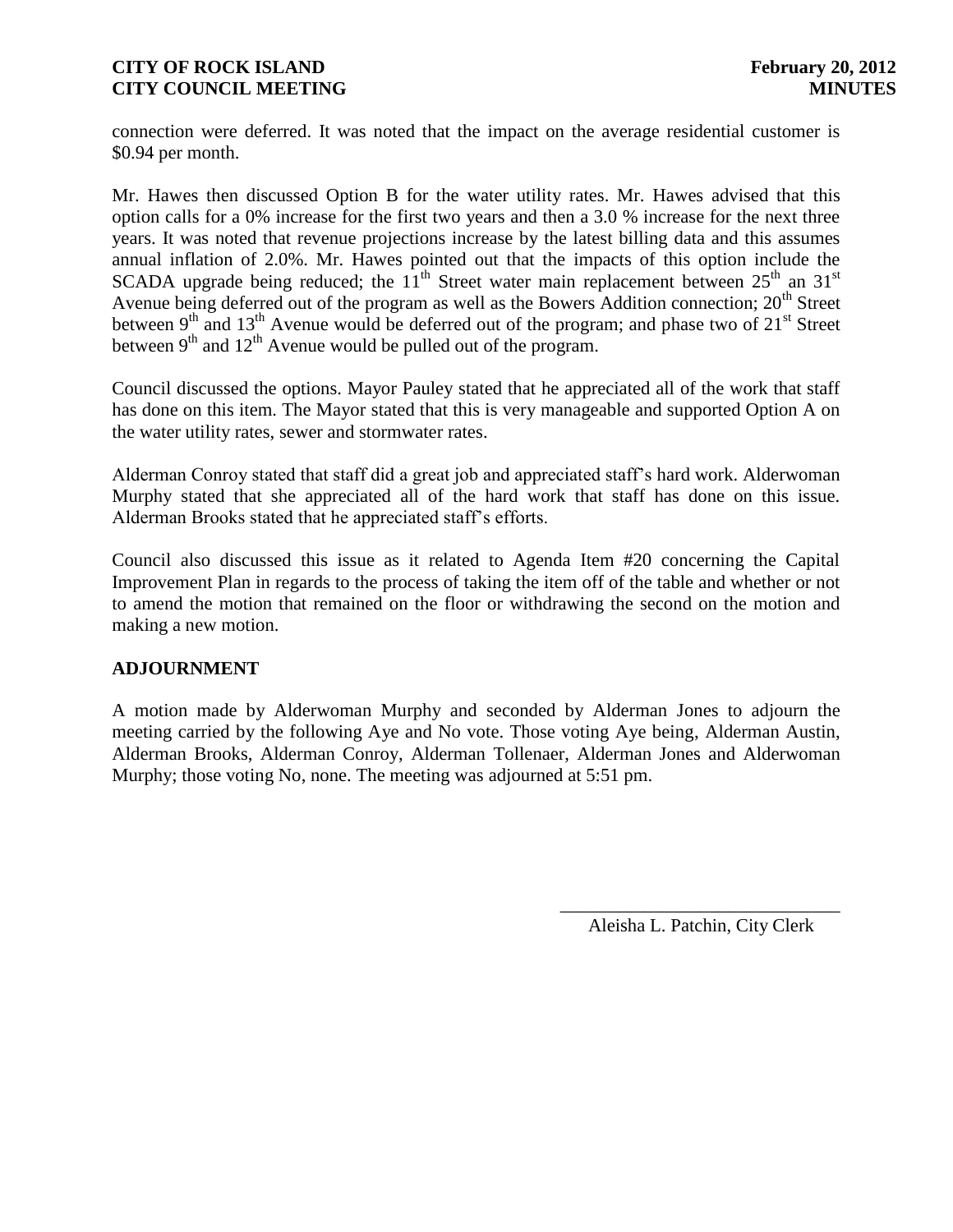Rock Island City Council met in regular session at 6:45 pm in Council Chambers of Rock Island City Hall. Present were Mayor Dennis E. Pauley presiding, and Aldermen Charles O. Austin III, Terry M.A. Brooks I, David Conroy, Stephen L. Tollenaer, Jason W. Jones and Joy Murphy. Also present were City Manager Thomas Thomas and City Attorney Ted Kutsunis. Alderman P. J. Foley was absent.

### **Introductory Proceedings**

Mayor Pauley called the meeting to order and led in the Pledge of Allegiance. Alderman Jones gave the Invocation.

## Agenda Item #5 **Minutes of the Meeting of February 13, 2012.**

A motion was made by Alderman Austin and seconded by Alderman Tollenaer to approve the Minutes of the Meeting of February 13, 2012. The motion carried by the following Aye and No vote; those voting Aye being, Alderman Austin, Alderman Brooks, Alderman Conroy, Alderman Tollenaer, Alderman Jones and Alderwoman Murphy; those voting No, none.

## Agenda Item #6 **Update Rock Island by Mayor Pauley.**

Mayor Pauley advised that the Illinois Quad Cities Citizens Police Academy is sponsored by each of the police departments in which Rock Island is one of the sponsors. Mayor Pauley stated that the academy begins on March 14, 2012 and ends on May 23, 2012. It was noted that all applications must be received by March 2, 2012. Mayor Pauley indicated that if anyone is interested in signing up for the academy, call the police department and they will send an application. Mayor Pauley advised that the weekly sessions start at 6:30 pm and last until 9:30 pm. It was noted that the class also includes a ride along with the police. Mayor Pauley stated that if you want to know more about the police department and what they do, sign up for the police academy.

Mayor Pauley stated to come and meet the candidates for Rock Island County and District 72 State Representative elections on February  $21<sup>st</sup>$  at 6:00 pm at the King Center. The Mayor commented that county position candidates invited are Kelly Fisher, Robert Ellis, Lauren Boswell-Loftin, Tracy Nessler, Tony Holland, Christina Fait, and 72 Representative candidates Pat Verschoore, Glen Evans, Jonathan Wallace and Neil Anderson. Mayor Pauley advised that this event is hosted by the Community Caring Conference, Rock Island Township and Rock Island NAACP.

Mayor Pauley advised that the Greenbush Neighbors meeting will be held on February 21<sup>st</sup> at 7:00 pm in Rock Island Township Hall at 2827  $7<sup>th</sup>$  Avenue. It was noted that Fire Chief James Fobert will be speaking.

Mayor Pauley indicated that the Retired and Senior Volunteer Program (RSVP) is offering orientation and training for new in-school and after-school tutors and mentors with Rock Island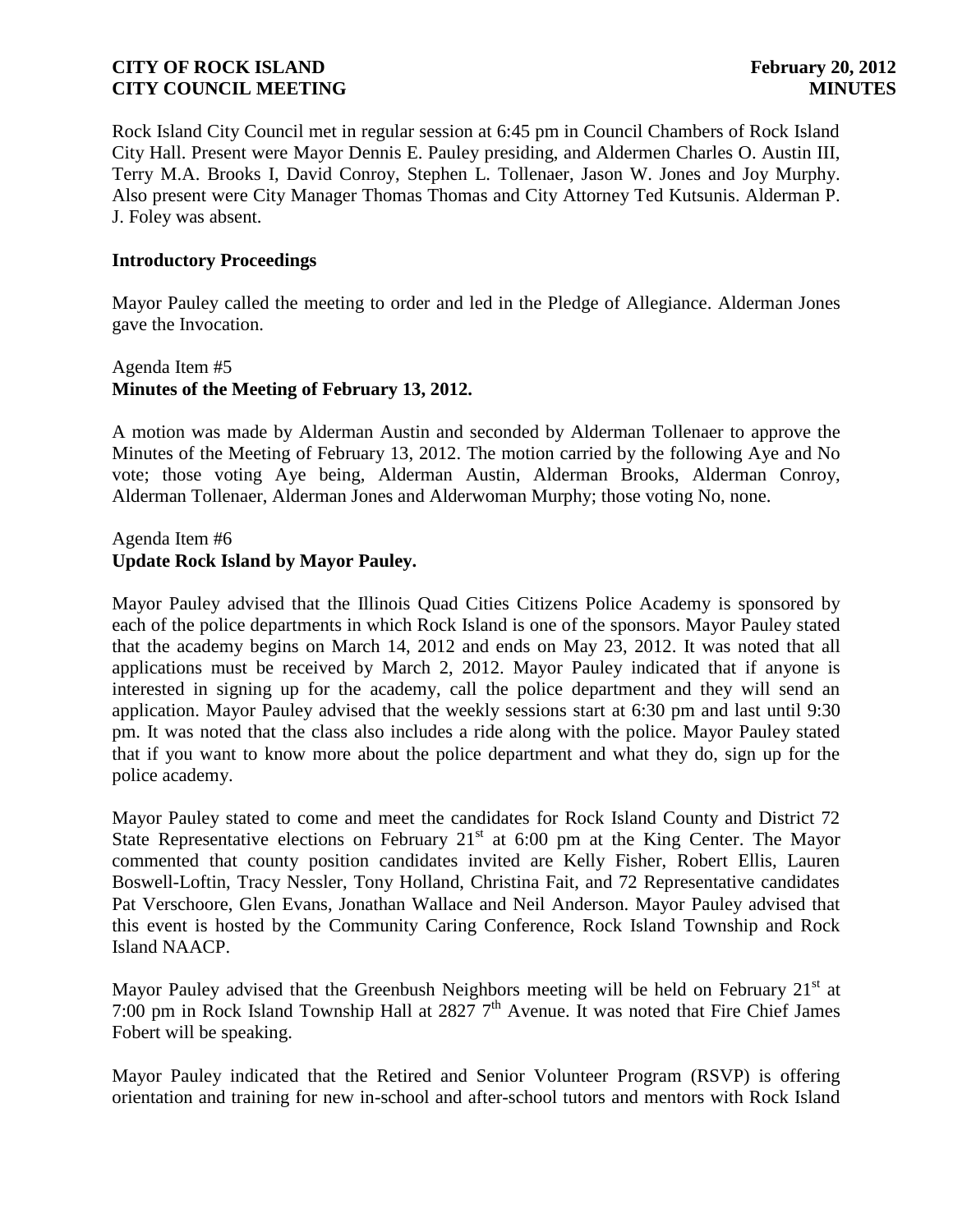schools on February  $22^{nd}$  and February  $29^{th}$  from 11:00 am to 1:30 pm at the King Center. The Mayor noted that there is no cost and lunch is provided. It was noted that for more information, call (309) 793-4425.

Mayor Pauley advised that the Quad Cities Chamber of Commerce is currently accepting nominations and applications for the 2012 Quad Cities Small Business Awards. It was noted that these awards will recognize local companies exemplifying professional skills and area leaders who are peer-rated as champions in their respective fields. Mayor Pauley stated that everyone is invited to nominate esteemed colleagues and companies or submit individual applications. It was noted that forms are available at [www.quadcitieschamber.com.](http://www.quadcitieschamber.com/) Mayor Pauley indicated that nominations must be submitted to the Chamber by Friday, March  $9<sup>th</sup>$  and completed applications are due Friday, April  $6<sup>th</sup>$ . The Mayor added that finalists will be notified by Monday, April 30<sup>th</sup>, and winners will be announced at the May  $16<sup>th</sup>$  awards ceremony.

Note: Mayor Pauley made a slight change in the order of Agenda Items. The next Agenda Item was #8.

## Agenda Item #8 **Proclamation declaring February 26, 2012 as NAACP Religious Affairs Community Day.**

Mayor Pauley read the Proclamation declaring February 26, 2012 as NAACP Religious Affairs Community Day.

Ms. Ametra Carrol, Chairperson of the Religious Affairs Committee accepted the proclamation. Ms. Carrol thanked Council for the proclamation and invited them to the  $4<sup>th</sup>$  annual community day celebration sponsored by the Rock Island County NAACP's Religious Affairs Committee to be held on Sunday, February 26, 2012 at Mt. Zion Missionary Baptist Church in East Moline at 1501  $6<sup>th</sup>$  Avenue. Ms. Carrol noted that Pastor P. Wonder Harris will bring a powerful message of "Then and Now." Ms. Carrol added that refreshments will be served following the program. It was noted that Ms. Carrol will be united in marriage to Mr. Salvador Castaneda at this celebration.

# Agenda Item #7 **Presentation of the Fiscal Year 2012/2013 Budget by City Manager Thomas Thomas.**

City Manager Thomas Thomas addressed Council and stated that this budget represents three to four months of work and staff has worked very diligently in putting together this budget. Mr. Thomas advised that the 2012/2013 Budget calls for no property tax rate increase; it is a balanced budget. Mr. Thomas added that the budget calls for maintaining the same current staffing levels and the City is maintaining the same high level of services that has always been maintained in the past. Mr. Thomas inquired upon Finance Director Cindy Parchert to present to Council more detailed information on the 2012/2013 Budget.

Ms. Parchert stated that historically, the largest share of property taxes went for general City operations. However, in recent years, there has been a shift and most of the property tax dollars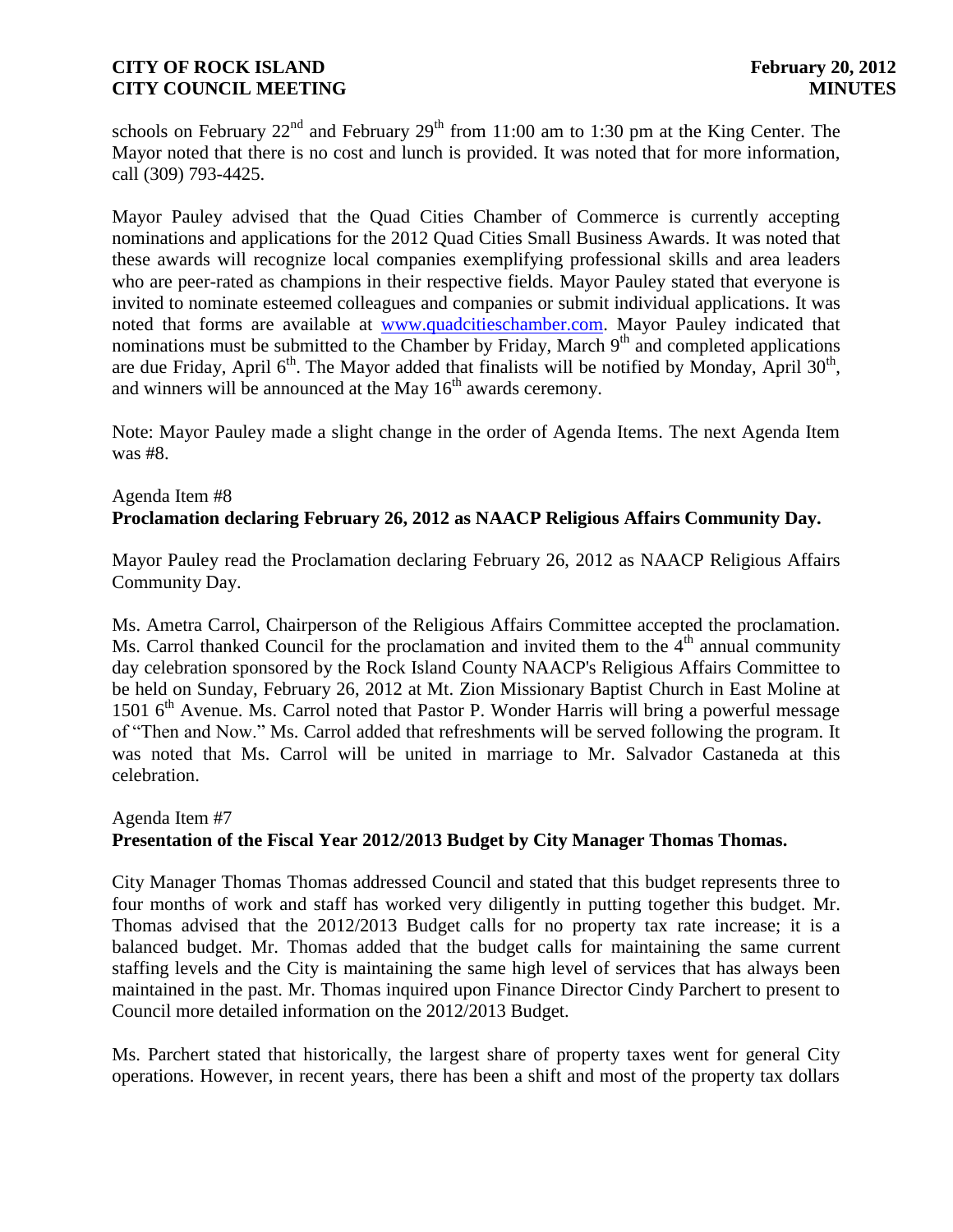go to support Police and Fire pensions, which is 37%. It was noted that General Fund operations receive approximately 29% of the property tax dollars.

Ms. Parchert indicated that Employee FTEs (full time equivalents) includes part time as well as full time. It was noted that from 2002, the City has reduced the FTE's by 27 full time equivalents. Ms. Parchert offered that since 1980, the City has reduced employee counts by 89.

Ms. Parchert advised that the proposed income tax for next year is unchanged from 2012. Ms. Parchert added that the income tax has declined since the 2008/2009 time frame. It was noted that the City is seeing a reduction of approximately \$560,000.00 in income tax. Ms. Parchert pointed out that the proposed replacement tax is unchanged from 2012. It was noted that replacement tax is also down approximately \$600,000.00 from what it was in 2008. Ms. Parchert indicated that the City has seen about a \$1.1 million dollar reduction in income and replacement tax since 2008. Ms. Parchert advised that 85% of General Fund spending is for the City's core and necessary services, which include Police, Fire and Public Works.

Ms. Parchert stated that the income tax and replacement tax have been a challenge these last few years. Ms. Parchert added that there is also several other challenges throughout this budget, which include an increase in health insurance of approximately 8.0% and a 4.58% increase in the Illinois Municipal Retirement Fund (IMRF).

Ms. Parchert advised that there is no increase in the property tax rate; the budget is balanced; services are being maintained; and the City remains in good financial strength. Ms. Parchert stated that the budget reflects all of the things that are being planned and accomplished. Ms. Parchert added that the City has some challenges just as all the other communities do. However, the budget indicates the City's ability to meet and address those challenges.

It was noted that the budget work sessions will be held on Saturday, February 25 and Saturday, March 3, 2012 at 8:00 am in Council Chambers. Ms. Parchert added that the 2012/2013 Budget will be presented in March for approval so that it is adopted prior to the beginning of the new fiscal year, which starts on April 1, 2012.

Ms. Parchert thanked all of the department directors for their hard work on the budget. In addition, Ms. Parchert thanked Budget Coordinator Don Reichert for all of his efforts in putting the budget documents together.

Mayor Pauley thanked City Manager Thomas and staff for all of their hard work. The Mayor added that it is a great budget and it will be looked at in detail over the next several weekends.

## **Agenda Items 9, 10,11,12,13,14,15,16 and 17.**

Alderman Conroy moved and Alderman Tollenaer seconded to consider, suspend the rules and pass the ordinances for Items 9, 10, 11, 12, 13, 14, 15, 16, and 17.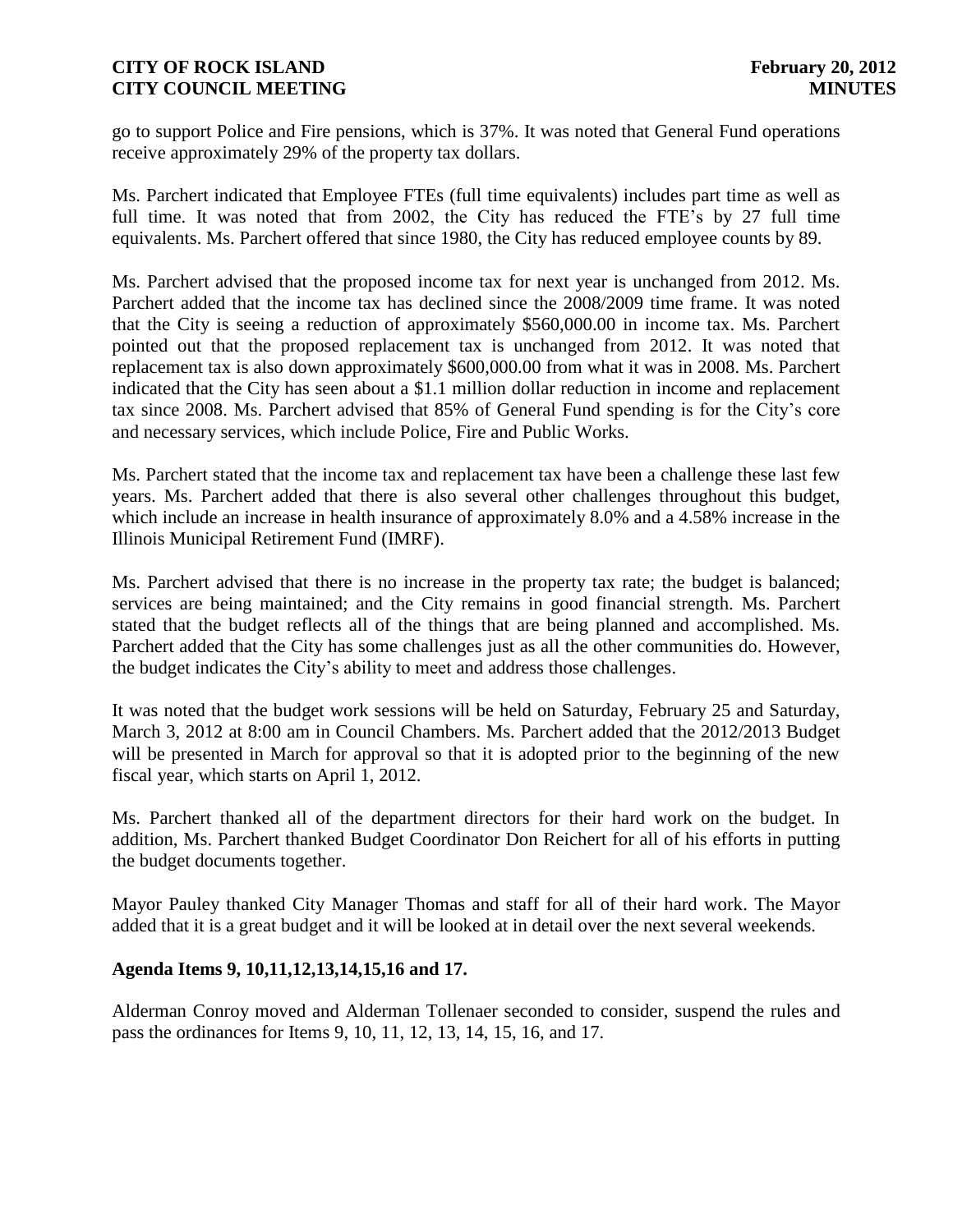Discussion followed. Alderman Conroy advised that these are standard ordinances that the City has for right-of-ways, parking and moving around several tracts. Alderman Conroy stated that there are no major consequences in regards to these ordinances.

After discussion, the motion carried by the following Aye and No vote: those voting Aye being, Alderman Austin, Alderman Brooks, Alderman Conroy, Alderman Tollenaer, Alderman Jones and Alderwoman Murphy; those voting No, none.

Agenda Item #9

**A Special Ordinance providing for the sale of six City owned properties on 10th Street between 6th and 7th Avenue to Rock Island Economic Growth Corporation.**

Agenda Item #10

**A Special Ordinance amending a Special Ordinance by removing a no parking zone on the east side of 22nd Street from 3rd to 4th Avenue.**

Agenda Item #11

**A Special Ordinance establishing control of parking on private property at 2411 4th Avenue**.

Agenda Item #12

**A Special Ordinance amending a zoning district and zoning map at 1112 37th Street and 1116 37th Stree**t.

Agenda Item #13

**A Special Ordinance providing for the transfer of Tract 1 of Parcel RI-55-A-1 to Wanda Schumacher.**

Agenda Item #14

**A Special Ordinance providing for the transfer of Tract 2 of Parcel RI-55-A-1 to Precision Holdings, L.L.C.**

Agenda Item #15

**A Special Ordinance vacating an unimproved segment of 1st Street public right - of - way from 18th Avenue north to the southern line of the unimproved and reserved 16th Avenue right - of - way**.

Agenda Item #16

**A Special Ordinance accepting dedication of the new 1st Street right - of - way in the City of Rock Island**.

Agenda Item #17

**A Special Ordinance accepting dedication of a water main easement in the vicinity of 18th Avenue and 1st Street**.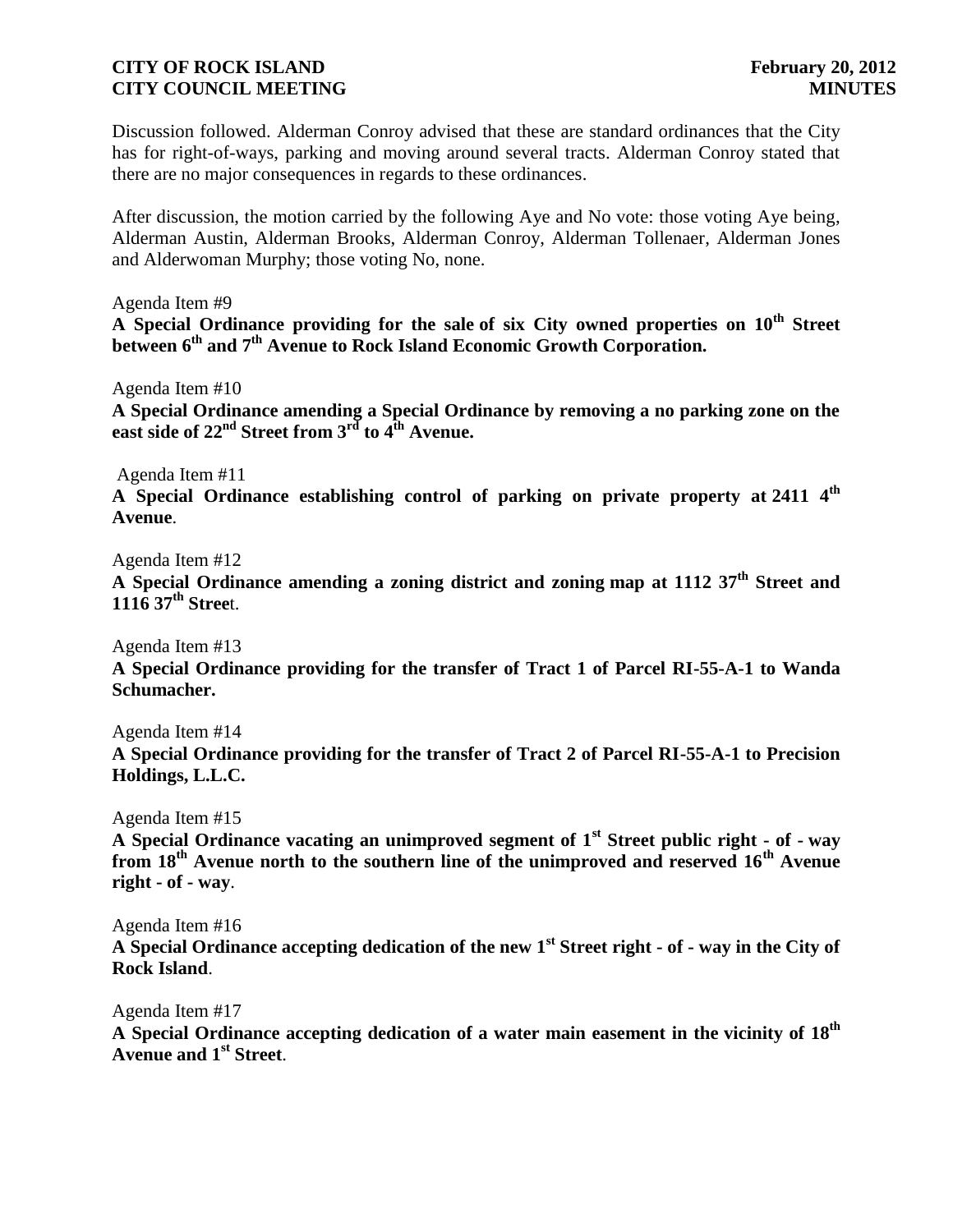Agenda Item #18 **CLAIMS**

It was moved by Alderman Austin and seconded by Alderman Tollenaer to accept the following report and authorize payment as recommended. The motion carried by the following Aye and No vote; those voting Aye being, Alderman Austin, Alderman Brooks, Alderman Conroy, Alderman Tollenaer, Alderman Jones and Alderwoman Murphy; those voting No, none.

a. Report from the Public Works Department regarding payment in the amount of \$24,567.00 to Maguire Iron, Inc. for services provided for the  $14<sup>th</sup>$  Street and  $42<sup>nd</sup>$ Avenue Water Tower Replacement project. (043)

# Agenda Item #19 **Claims for the week of February 10 through February 16 in the amount of \$297,160.91.**

 Alderman Jones moved and Alderman Tollenaer seconded to allow the claims. The motion carried by the following Aye and No vote: those voting Aye being, Alderman Austin, Alderman Brooks, Alderman Conroy, Alderman Tollenaer, Alderman Jones and Alderwoman Murphy; those voting No, none.

Agenda Item #20

**Report from the Public Works Department regarding the Five Year Capital Improvement Plan, recommending to approve the allocation of Gaming and General Fund Carryover funds; approve a 5.0% water rate increase effective April 1, 2012 and a 5.0% water rate increase effective January 1, 2013; a 2.0% sewer rate increase effective April 1, 2012 and a 2.0% sewer rate increase effective January 1, 2013; a 2.0% stormwater rate increase effective April 1, 2012 and a 2.0% stormwater rate increase effective January 1, 2013.** (Motion whether or not to take off the table). *(A Motion remained on the floor -* Alderman Conroy moved and Alderwoman Murphy seconded to approve the Five Year Capital Improvement Plan, the allocation of Gaming and General Fund carryover funds, authorize staff to implement the FY13 projects and authorize staff to begin designing the FY14 projects.)

Note: Agenda Item #20 was tabled at the February 13, 2012 Council meeting.

Alderman Austin moved and Alderman Brooks seconded to take Agenda Item #20 off the table. The motion carried by the following Aye and No vote: those voting Aye being, Alderman Austin, Alderman Brooks, Alderman Conroy, Alderman Tollenaer, Alderman Jones and Alderwoman Murphy; those voting No, none.

Alderwoman Murphy then removed her second from the motion that remained on the floor. The motion then died for lack of a second.

Alderman Conroy then moved to approve the Five Year Capital Improvement Plan with the noted changes, which included; the SCADA System upgrade reduction from \$50,000.00 to \$25,000.00 per year; moving of the  $11<sup>th</sup>$  Street water main replacement out past the five years;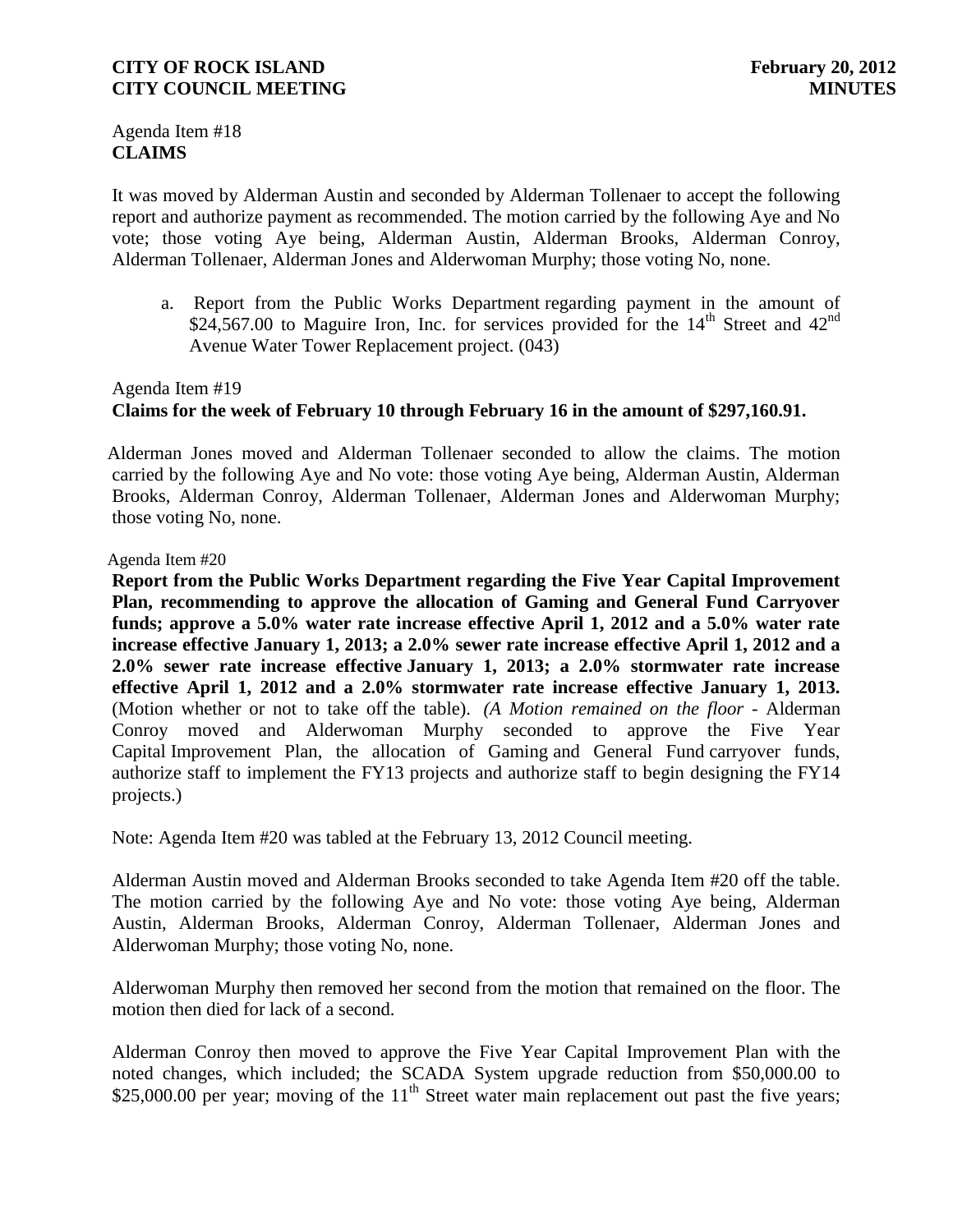and the Bowers Addition connection deferral of a \$250,000.00 reduction; approve the Gaming revenues and General Fund carryovers; and to have no sewer rate increase for the year 2012 or 2013; no stormwater increase for 2012 or 2013, no water rate increase for 2012 and a 3.0% water rate increase for 2013; and refer to the City Attorney for an ordinance, Alderwoman Murphy seconded.

Discussion followed. Alderman Brooks stated that the water rate increase will be \$0.94 per month for 2013. Alderman Brooks indicated that staff did a great job of bringing back what Council wanted. Alderman Brooks thanked staff for all of their hard work. Alderman Brooks stated that he was proud of that effort.

Mayor Pauley advised that this item was discussed in length prior to the Council meeting. The Mayor added that staff came back to Council with these proposals; they did an excellent job of reducing what was needed, keeping the same services, and moving forward with the City's projects.

Alderman Conroy thanked City Manager Thomas for working with staff to come up with these recommendations. Alderman Conroy added that staff did a fantastic job. Alderman Conroy stated that the citizens should be proud of how things were moved around to accomplish the goals.

Alderwoman Murphy stated that everyone came together on this issue; when everyone works together, great things can be done. Alderwoman Murphy added that the citizens of Rock Island will appreciate that the City will not have a property tax increase, and for this year, the City will not be raising any of these rates.

After discussion, the motion carried by the following Aye and No vote: those voting Aye being, Alderman Austin, Alderman Brooks, Alderman Conroy, Alderman Tollenaer, Alderman Jones and Alderwoman Murphy; those voting No, none.

Agenda Item #21

**Report from the Traffic Engineering Committee regarding a request to investigate traffic flow on 10th Avenue between 30th and 34th Street to see if no parking zones need to be installed to allow an eastbound bus, truck or vehicle to pull onto the south side of the street to let oncoming vehicles pass.**

It was moved by Alderwoman Murphy and seconded by Alderman Austin to approve the request to ban parking for 80 feet on the south side of  $10^{th}$  Avenue beginning 70 feet from the intersection of  $34<sup>th</sup>$  Street as recommended and refer to the City Attorney for an ordinance.

Discussion followed. Alderwoman Murphy explained the reasoning behind the request. Alderwoman Murphy commented that this will allow cars to pull over in the no parking area so that other vehicles can pass. Alderwoman added that the neighbors didn't want to make no parking on all of 10<sup>th</sup> Avenue because a lot of people who live there use that parking.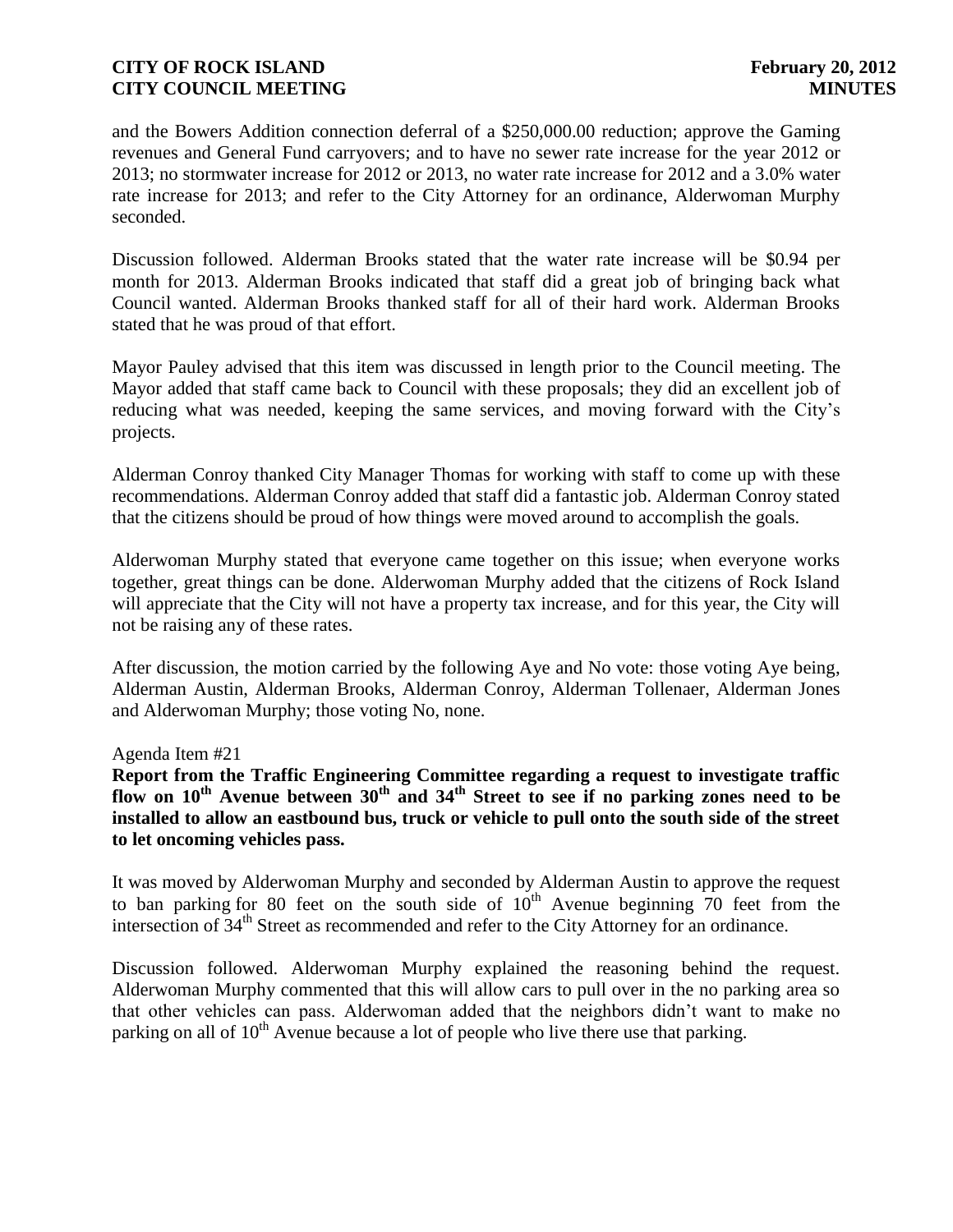After more discussion, the motion carried by the following Aye and No vote; those voting Aye being, Alderman Austin, Alderman Brooks, Alderman Conroy, Alderman Tollenaer, Alderman Jones and Alderwoman Murphy; those voting No, none.

#### Agenda Item #22

**Report from the City Clerk regarding Plaza events for the upcoming 2012 season, a Resolution for the Quad Cities Criterium and the American Heart Association's Start! Heart Walk, requesting a waiver of application and event fees for the District's two Gallery Hops, Fright Night and Red, White and Boom, a waiver of the event fee for the 8th annual Labor Day Ride for Non-Hodgkin's Lymphoma sponsored by the Daiquiri Factory and a waiver of the event fee for the Spring Chaser 5K Run/Walk sponsored by Steve's Old Time Tap**.

Alderman Jones moved and Alderwoman Murphy seconded to approve the events and waiver of fees as recommended and adopt the two resolutions.

Alderman Jones commented that there will be a lot to do in Downtown Rock Island and this will be an exciting year.

After comments, the motion carried by the following Aye and No vote: those voting Aye being, Alderman Austin, Alderman Brooks, Alderman Conroy, Alderman Tollenaer, Alderman Jones and Alderwoman Murphy; those voting No, none.

Agenda Item #23 **Other Business**

No one signed up to address Council to speak on a topic.

Alderman Conroy stated that last week, a group of people came to Council to discuss deer harvesting in the City of Rock Island. It was noted that this group was in favor of deer harvesting. Alderman Conroy encouraged people that are against this issue to come to the Study Session on March  $5<sup>th</sup>$  to let Council know what they want. Mayor Pauley stated that the portion of the Study Session devoted to the deer discussion will be held from 6:00 pm to 6:30 pm.

Alderwoman Murphy offered that the Rock Island Public Library has OverDrive classes, which is how to learn to download free eBooks and audio books. Alderwoman Murphy added that they have free classes and one class is being offered on Tuesday, February  $21<sup>st</sup>$  at 10:00 am in the Rock Island Main Library Community Room. Alderwoman Murphy stated that the library is also offering beginning computer classes, which include learning how to use the internet, e-mail, learning about social media and files, folders and flash drives.

Alderwoman Murphy reminded everyone to Shop Rock Island. Alderwoman Murphy stated that DePaepe's Gym is located at 1409  $30<sup>th</sup>$  Street. Alderwoman Murphy advised that they have free weights, a boxing room, tanning beds, sauna, a kid's room and all kinds of exercise equipment. Alderwoman Murphy noted that DePaepe's also has a certified personal trainer available. It was noted that for more information, visit [www.depaepesgym.com.](http://www.depaepesgym.com/)